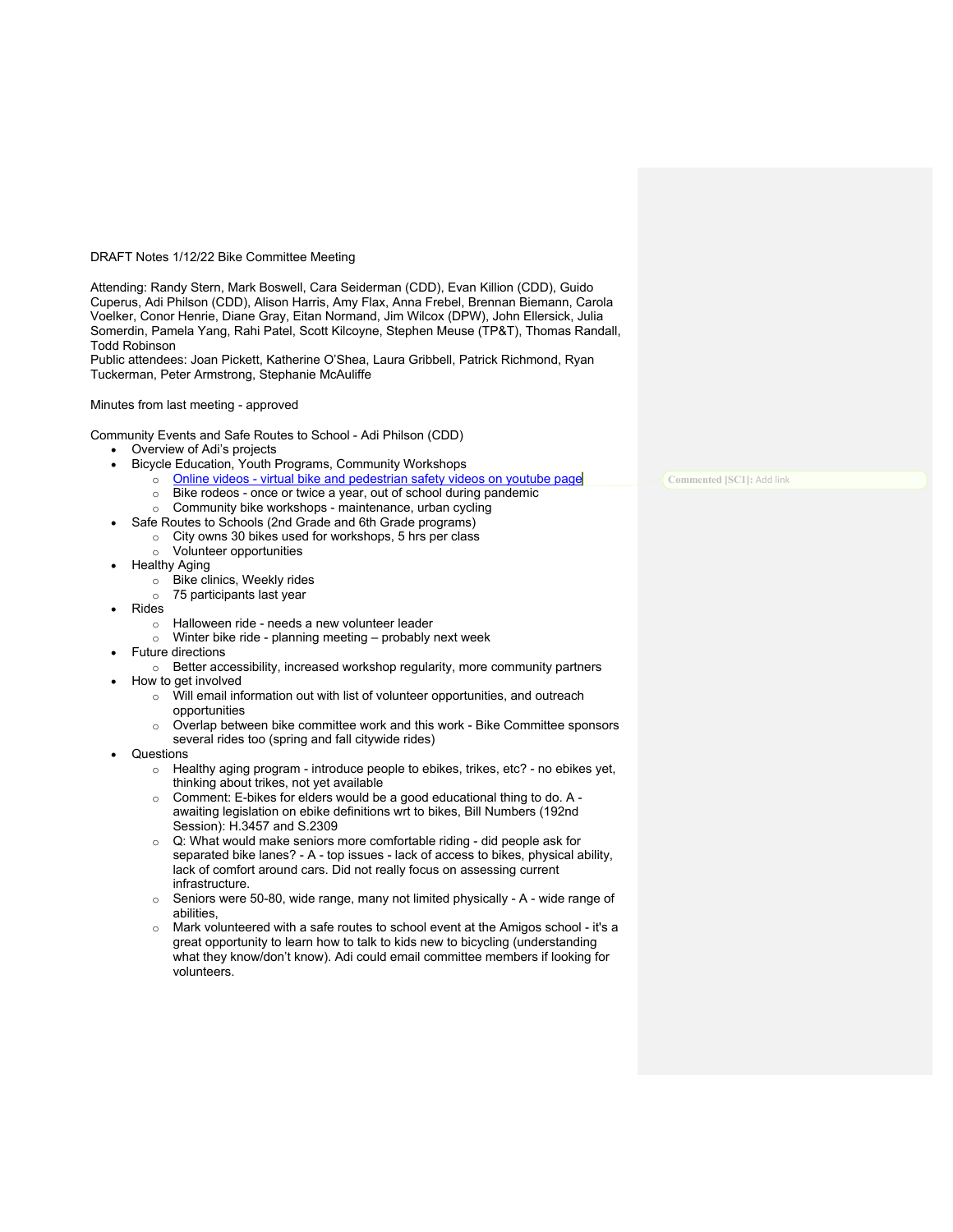- o Cycling Without Age community support to take seniors places on rickshaw-like bikes. Could the city buy one of these? A - good idea, maybe participatory budgeting idea, needs storage, insurance, etc.
- o Winter Bike Ride last one was so much fun. Adi is looking for volunteers for this year, contact her; aphilson@cambridgema.gov .

## May 21 bike ride

- https://cambridgebikes.org/ for history of 25 years of rides
- the ride planning document, which has served us well in the past, is here: https://docs.google.com/spreadsheets/d/1iowp9rY1NLjZWh7aBGYbtbNGcl1GVpPl\_cZ5 9MpEWxk/edit#gid=1640542976
- Reviewed what the spring and fall rides are like. A lot of fun!
- Need a theme for this year's ride, points of interest, and design the route
- 9 people volunteered to help plan and organize. Evan will help to set up the subcommittee but Committee members needs to lead

## DPW update - Jim Wilcox (DPW)

- Winter slowdown
- Drainage work at Galileo and Broadway, will finish late spring/early summer
- New electric substation and Broadway and Binney -5 or years of construction
- Franklin St brick sidewalks
- Gore St complete reconstruction, utility work done, in spring sidewalks
- Inman Sq, surface work on hold for winter, some drainage work in progress
- Upcoming
	- o Port infrastructure project, School, Pine, Cherry working grp mtg this past morning
	- $\circ$  River St will be bid in March, with start in May or June, complete rebuild, similar to Western Ave, 2.5-3 years construction
	- o Willard St reconstruction in fall
	- o MassAve 4 planning utility investigations
- Questions -
- MassAve4Public meetings, when? A open houses were held late fall, a video slide
- show is available, Feb 16 joint Ped/Trans/Bike meeting will cover MassAve4. Will the T be making caternary changes? A - Talking w T, but no news to share.

# TP&T ( Stephen Meuse)

Porter Square public meeting on Jan 25, about implementation of changes in accord with Cycling Safety Ordinance

Public Questions

- 1. Ryan Tuckerman (public) Watertown/Cambridge Greenway will it be plowed, or is it still under construction? A - not finished yet, not be officially open yet. Portion in Cambridge will be plowed when complete. Also, DCR is managing construction.
- 2. John Ellersick (committee) Greenway might be good for spring ride, if open. A yes, just need to check if it's officially open
- 3. Mark Boswell (committee) First St/Second St. What is the status and decision? A Reach out to Adam Shulman (TP&T), who is the project manager

Work Plan

**Commented [SC2]:** Add link